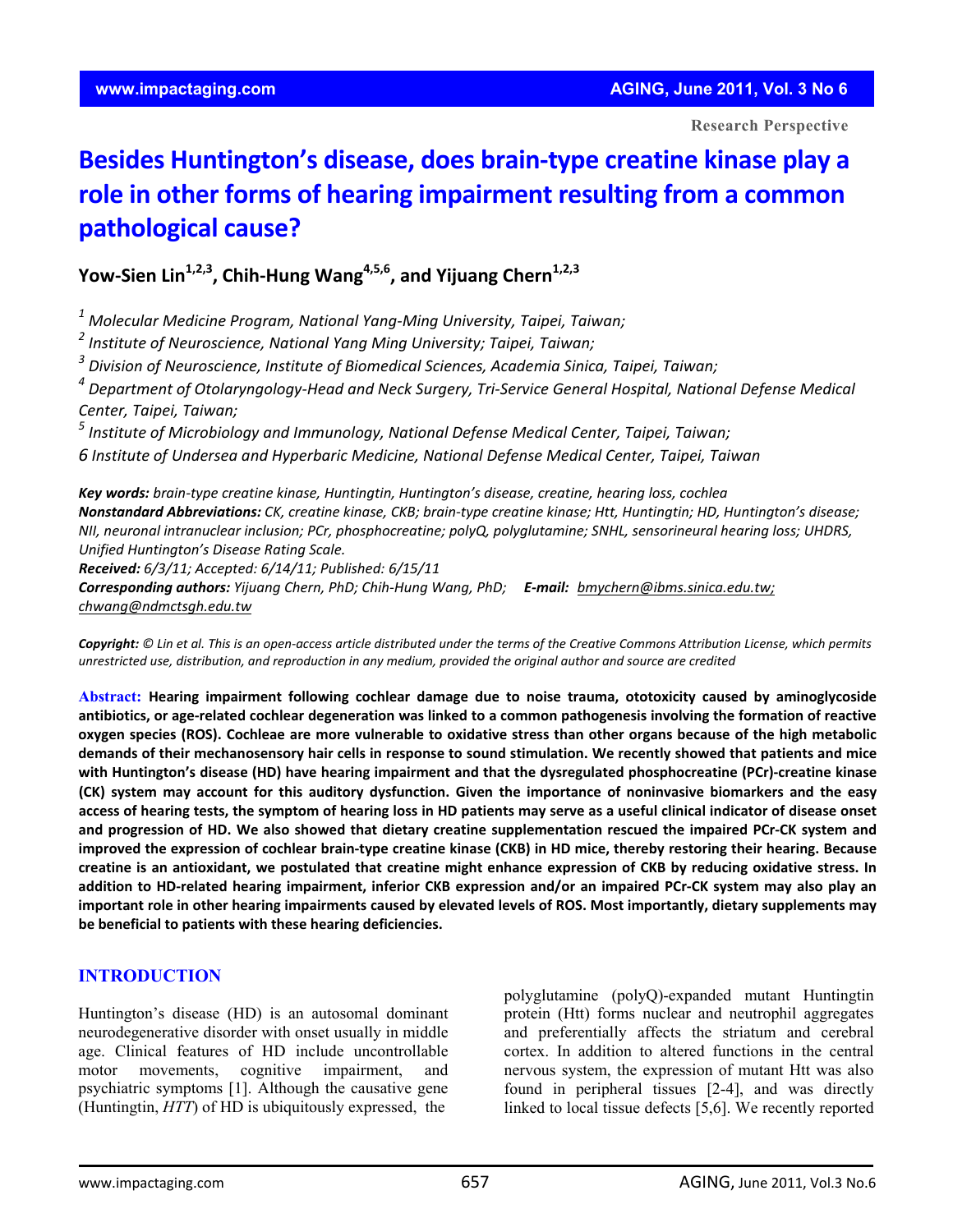that patients and mice with HD have hearing impairment [7], for which an association between dysregulated braintype creatine kinase (CKB) and impaired hearing in HD mice was demonstrated. Expression levels of CKB in the cochlea of two different HD mice models (R6/2 and  $Hdh^{(CAG)150}$  were significantly lower than that of WT mice, suggesting that the impairment of CKB in the cochlea is likely an authentic defect of HD. Interestingly, dietary creatine supplements to HD mice not only rescued the expression of cochlear CKB but also restored the hearing of HD mice (Figure 1) [7]. It would be of great interest in the future to evaluate whether hearing loss of HD patients can be treated by dietary creatine supplements.

Our findings indicate that the impairment of CKB may account for the cochlear energy deficiency which is likely a primary cause of the observed hearing loss in HD mice [7]. Because the hearing system involves high-energy-demanding metabolic processes, CKB is likely to play an important role in maintaining normal hearing, as well as in pathological hearing impairments caused by energy deficiencies in the cochlea. In this research perspective, we suggest that hearing loss may serve as a biomarker to monitor the progression of HD and discuss the potential roles of CKB and the phosphocreatine (PCr)-creatine kinase (CK) system in neurodegenerative disorders associated with energy deficits.



**Figure 1. Proposed model for the pathogenesis of hearing impairment in Huntington's disease (HD).** Mitochondrial creatine kinase (CKMT1) phosphorylates creatine (Cr) and converts it to phosphocreatine (PCr), while brain‐type creatine kinase (CKB) regenerates ATP from PCr. Because the stereocilia contain no mitochondria, the PCr‐CK system plays a critical role in hair bundles of hair cells. Expression of mutant Huntingtin (Htt) in hair cells impairs the functioning of mitochondria, suppresses the expression of CKB, and elevates levels of reactive oxygen species (ROS). Creatine supplementation in HD mice ameliorates the reduced expression of CKB via an unidentified pathway, and subsequently improves the hearing impairment in HD mice.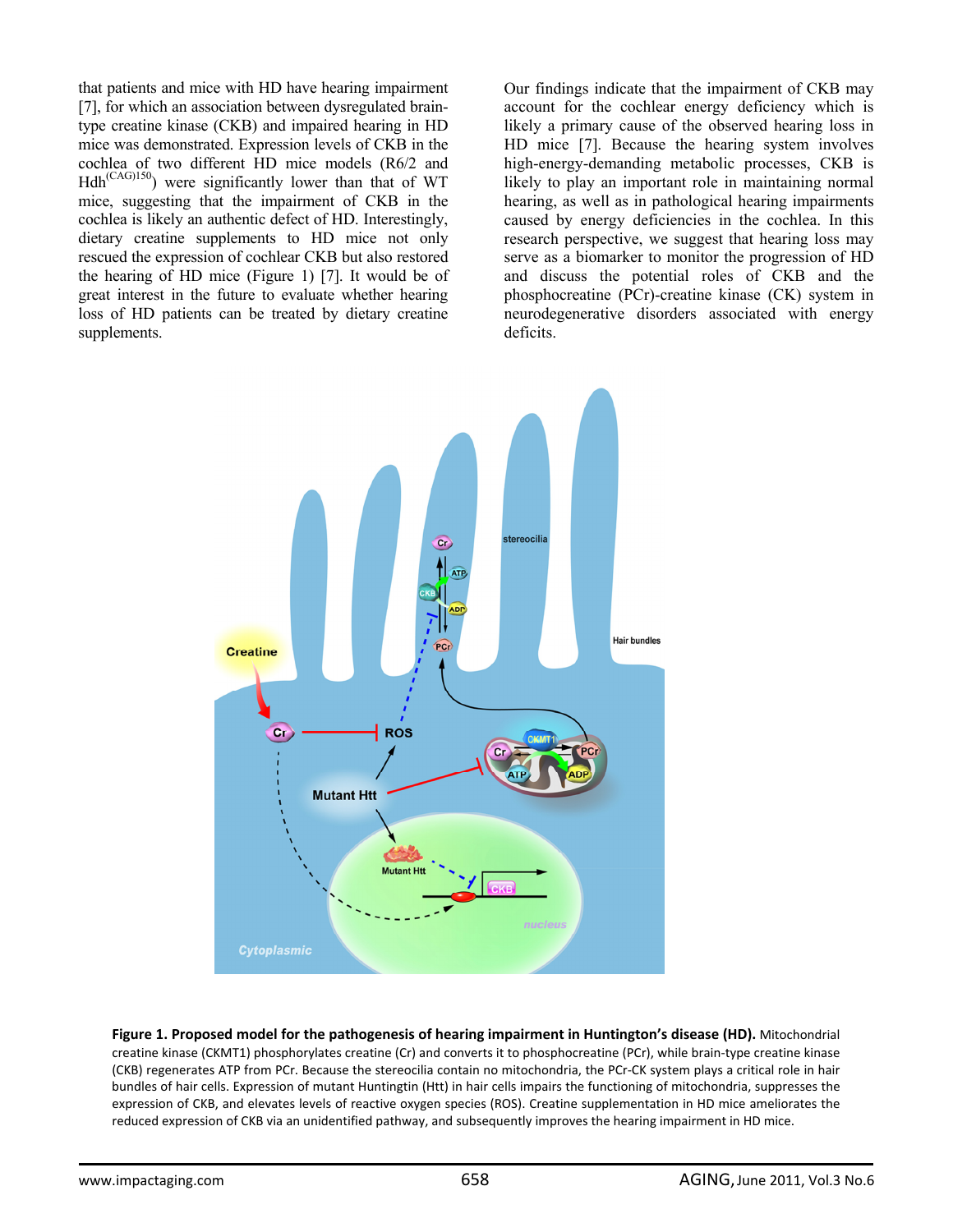## **CKB and HD**

It is well known that CK regulates ATP regeneration and *energy homeostasis* by catalyzing the reversible transfer of high-energy phosphate from phosphocreatine to ADP [8-11]. Tissues such as the brain, skeletal and cardiac muscles, retinas, and spermatozoa express large amounts of CK to produce adequate energy stores for dynamic energy requirements [12-17]. It is important to note that the level of CKB was lower in the cochlea of HD mice, where aggregations of mutant Htt (Nlls) were also present [7]. The effect of Nlls on the structure and function of the cochlea and the interplay between Nlls and CKB levels are currently unknown and are worthy of further evaluation in the future. Most importantly, we found that hearing impairment was closely associated with motor deficits, a major symptom of HD patients [7]. To date, reliable biomarkers of HD which can be used to predict the onset, monitor progression, and/or evaluate the efficacy of therapeutic treatment are in high demand. The progression of HD is currently evaluated using the Unified Huntington's Disease Rating Scale (UHDRS) in clinics [18,19]. Nonetheless, the UHDRS tends to be subjective, and its sensitivity to disease progression is low [20]. Tremendous efforts have been devoted to searching for precise and reliable biomarkers using various approaches including neuroimaging and biochemical analyses [21-31]. Considering that hearing tests are generally accessible to HD patients in local clinics, we reasoned that hearing loss may be considered a new feature of HD patients in clinics as well as a potential biomarker for assessing therapeutic interventions for HD.

*Besides the inferior expression of CKB, alterations in mitochondrial functions* were extensively explored in HD. Well-documented mitochondrial abnormalities including dysregulation of a mitochondrial biogenesis co-activator (peroxisome proliferator-activated receptor gamma coactivator-1α, PGC-1α) [32], abnormal calcium homeostasis [33], impaired mitochondrial trafficking [34,35], and ATP depletion [36] were reported in animals with HD. These findings suggest that energy deficits are critical for the pathogenesis of HD. Oxidation of CKB, which leads to its reduced activity, was also reported in the brain of rodents and humans with HD [37,38]. Interestingly, decreased levels of CKB in the blood buffy coat fraction were found to be associated with presymptomatic and manifesting HD patients [39], suggesting a potential application of CKB as a biomarker to predict the onset and monitor the progression of HD. It is important to note that downregulation of CKB was also found in numerous neurodegenerative disorders such as Alzheimer's disease, Pick's disease, and diffuse Lewy body disease

[40,41]. Given the importance of CKB in maintaining energy homeostasis and appropriate neuronal functions, it is worth evaluating whether the level of CKB in white blood cells can serve as a reliable biomarker to assess the progression of neurodegenerative diseases (including HD) in which the level of CKB is reduced in the affected brain region(s).

## **CKB in the cochlea**

Mechanoelectrical transduction of cochlear hair cells in response to acoustic stimuli involves specialized actincored microvilli called stereocilia, the deflection of which leads to potassium influx from the endolymph, depolarizes hair cells, and in turn opens voltage-gated calcium channels in cell membranes. The influx of calcium triggers neurotransmitter release from the basal end of the cell into the auditory nerve endings and fires the fiber. This sound reception process in the cochlea requires energy-intense processes to adequately prime the hair bundle movement, for homeostatic calcium regulation, and for potassium recycling to repeat the cycle [42,43]. Because hair bundles contain no mitochondria, an efficient energy supply mechanism to maintain a sufficient ATP level for immense energy consumption processes in hair bundles [44], such as slow and fast adaptation [45], is crucial. The PCr-CK system thus plays a critical role in managing highenergy demands in the cochlea as demonstrated using a CKB-knockout mouse model that exhibited preferential high-tone hearing loss [44].

Besides cochlear hair cells, CKB is also localized in the inner ear spiral ligament, where several ion transport enzymes such as Na, K-ATPase, and carbonic anhydrase are expressed to facilitate potassium ion cycling back to the endolymph [46-48]. Although the role of CKB in the cochlear lateral wall remains unclear, it is reasonable to propose that the PCr-CK system may also function to shuttle high-energy phosphate to replenish ATP at these intracellular sites where ATPase hydrolyzes ATP to mediate specialized energy demands. It was noted that strial atrophy in aged rodent cochleae is associated with an abnormal expression profile of CKB [46], suggesting an energysupplying role of CKB during disturbed metabolic demands in strial atrophy.

#### **ROS-related hearing impairment and the antioxidative role of creatine**

Age-related sensorineural hearing loss (SNHL) is the most common sensory deficit in the elderly population [49] and is closely associated with accumulated oxidative damage caused by ROS [50-53]. As discussed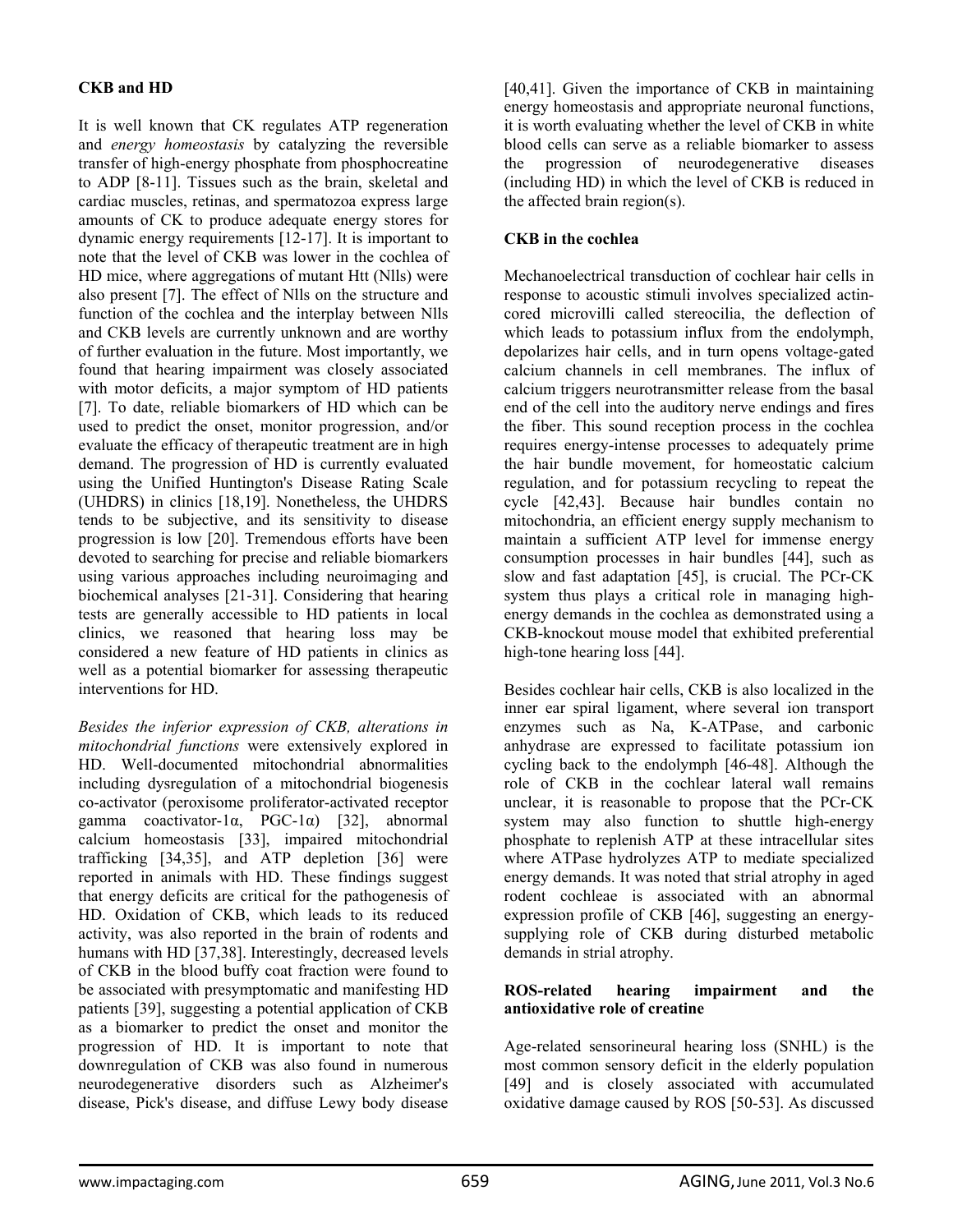above, cochleae possess metabolically active tissues that tend to produce ROS through mitochondrial oxidation. Normally, ROS produced by mitochondria during physiological conditions are scavenged by endogenous antioxidant mechanisms [54-56]. However, when excess ROS following noise overstimulation or ototoxic drug insults overwhelm a cell's natural antioxidant defenses, elevated oxidative stress is known to contribute to several types of hearing impairment, including age-related, noise-induced, and ototoxic druginduced SNHL [43,53]. The accumulation of ROS leads to genetic and cellular alterations which cause cellular dysfunctions such as lipid peroxidation, polysaccharide depolymerization, nucleic acid disruption, oxidation of sulfhydryl groups, and enzyme inactivation [57], consequently leading to permanent cochlear degeneration [58-60]. Moreover, a decline in the mitochondrial respiratory function and an increase in the mitochondrial ROS production may render cells more susceptible to apoptosis. Conversely, accumulating evidence demonstrated that antioxidants and free radical scavengers may serve as effective therapeutic agents to block ROS-related activation of death mechanisms in multiple systems, including the auditory system [43,61-65].

Creatine is a nitrogenous organic acid which is known to increase muscle mass and performance, prevent disease-induced muscle atrophy, and facilitate supplying energy to cells under a reversible catalyzing reaction with CK. Besides its role in energy replenishment, creatine also exerts a strong antioxidant effect by reducing the intra-mitochondrial production of ROS, as well as elevating and preserving the mitochondrial membrane potential [66]. In a noiseinduced hearing loss animal model, creatine treatment was shown to significantly attenuate the resultant auditory threshold shifts [67], suggesting that both the maintenance of ATP levels and the scavenging of free radicals mediated by creatine are essential for hearing protection from such oxidative damage. Since oxidative damage caused by ROS has become a common pathological cause involved in several types of hearing loss, creatine supplements are believed to improve the mitochondrial antioxidant defense system and maintain optimal energy homeostasis. Further experiments are needed to further explore the pleiotropic roles of dietary-supplemented creatine in the auditory system.

#### **Conclusions**

Impaired energy homeostasis recently emerged as an important player in a wide variety of neurodegenerative diseases. Our earlier findings of the functional roles of CKB and the PCr-CK system in hearing loss during HD

progression strengthen the importance of energy deficits in HD pathogenesis. Potential applications of dietary creatine supplements and approaches that enhance the expression of CKB for degenerative diseases (including HD) with energy deficiency and SNHL warrant further investigations.

# **CONFLICT OF INTERESTS STATEMENT**

The authors of this manuscript have no conflict of interest to declare.

# **REFERENCES**

**1.** Martin JB, Gusella JF. Huntington's disease. Pathogenesis and management. N Engl J Med. 1986;315:1267‐1276.

**2.** Orth M, Cooper JM, Bates GP, Schapira AH. Inclusion formation in Huntington's disease R6/2 mouse muscle cultures. J Neurochem. 2003;87:1‐6.

**3.** Sathasivam K, Hobbs C, Turmaine M, Mangiarini L, Mahal A, Bertaux F, Wanker EE, Doherty P, Davies SW, Bates GP. Formation of polyglutamine inclusions in non‐CNS tissue. Hum Mol Genet. 1999;8:813‐822.

**4.** Tanaka M, Machida Y, Niu S, Ikeda T, Jana NR, Doi H, Kurosawa M, Nekooki M, Nukina N. Trehalose alleviates polyglutamine‐mediated pathology in a mouse model of Huntington disease. Nat Med. 2004;10:148‐154.

**5.** Pattison JS, Robbins J. Protein misfolding and cardiac disease: establishing cause and effect. Autophagy. 2008;4:821‐823.

**6.** Pattison JS, Sanbe A, Maloyan A, Osinska H, Klevitsky R, Robbins J. Cardiomyocyte expression of a polyglutamine preamyloid oligomer causes heart failure. Circulation. 2008;117:2743‐2751.

**7.** Lin YS, Chen CM, Soong BW, Wu YR, Chen HM, Yeh WY, Wu DR, Lin YJ, Poon PW, Cheng ML, Wang CH, Chern Y. Dysregulated brain creatine kinase is associated with hearing impairment in mouse models of Huntington disease. J Clin Invest. 2011;121:1519‐1523.

**8.** Wyss M, Kaddurah‐Daouk R. Creatine and creatinine metabolism. Physiol Rev. 2000;80:1107‐1213.

**9.** Wallimann T, Wyss M, Brdiczka D, Nicolay K, Eppenberger HM. Intracellular compartmentation, structure and function of creatine kinase isoenzymes in tissues with high and fluctuating energy demands: the 'phosphocreatine circuit' for cellular energy homeostasis. The Biochemical journal. 1992;281 ( Pt 1):21‐40.

**10.** Wallimann T. Introduction‐‐creatine: cheap ergogenic supplement with great potential for health and disease. Sub‐ cellular biochemistry. 2007;46:1‐16.

**11.** Payne RM, Haas RC, Strauss AW. Structural characterization and tissue‐specific expression of the mRNAs encoding isoenzymes from two rat mitochondrial creatine kinase genes. Biochimica et biophysica acta. 1991;1089:352‐361.

**12.** Jacobus WE, Lehninger AL. Creatine kinase of rat heart mitochondria. Coupling of creatine phosphorylation to electron transport. J Biol Chem. 1973;248:4803‐4810.

**13.** Booth RF, Clark JB. Studies on the mitochondrially bound form of rat brain creatine kinase. The Biochemical journal. 1978;170:145‐151.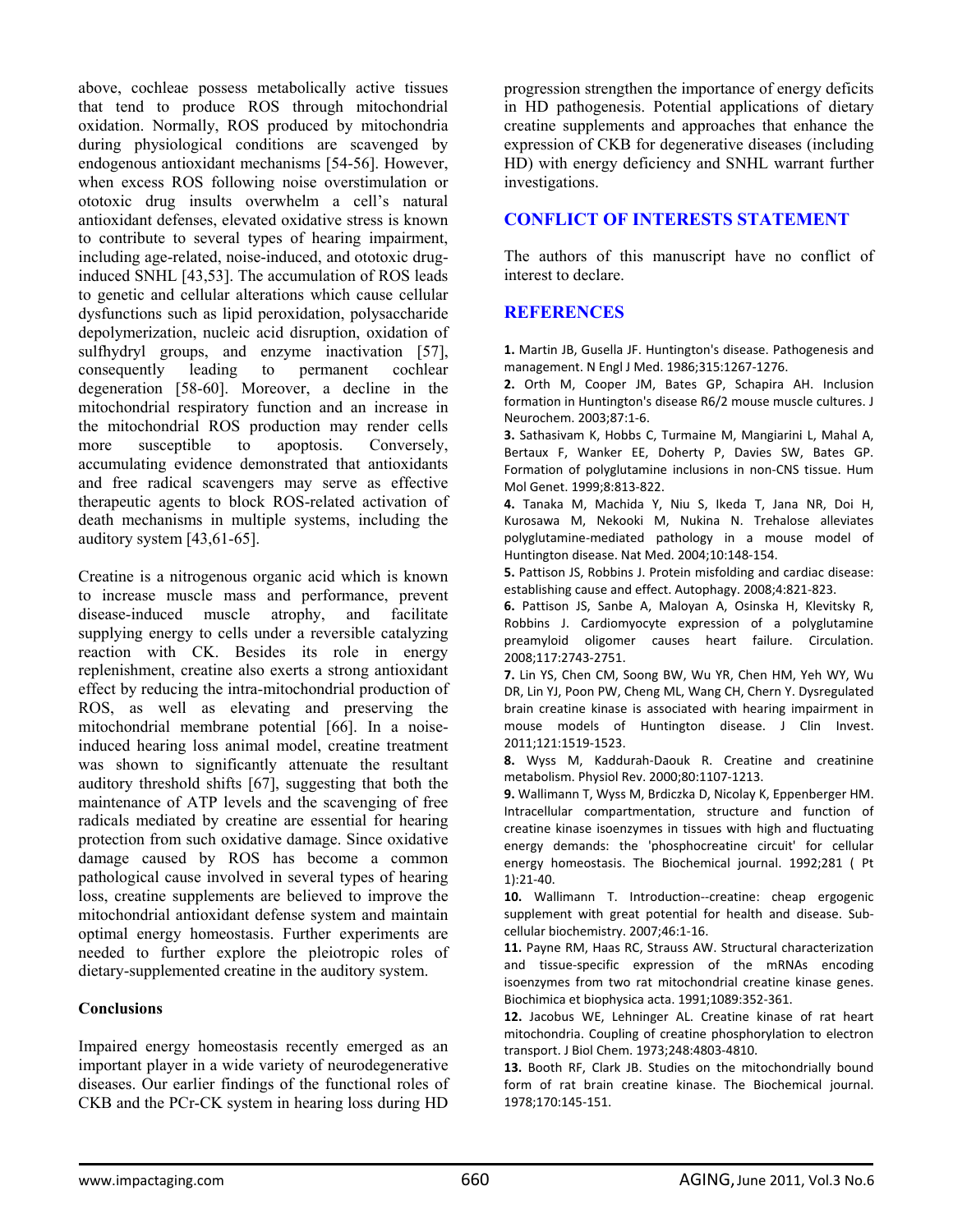**14.** Wallimann T, Walzthony D, Wegmann G, Moser H, Eppenberger HM, Barrantes FJ. Subcellular localization of creatine kinase in Torpedo electrocytes: association with acetylcholine receptor‐rich membranes. J Cell Biol. 1985;100:1063‐1072.

**15.** Wallimann T, Wegmann G, Moser H, Huber R, Eppenberger HM. High content of creatine kinase in chicken retina: compartmentalized localization of creatine kinase isoenzymes in photoreceptor cells. Proc Natl Acad Sci U S A. 1986;83:3816‐ 3819.

**16.** Wallimann T, Moser H, Zurbriggen B, Wegmann G, Eppenberger HM. Creatine kinase isoenzymes in spermatozoa. J Muscle Res Cell Motil. 1986;7:25‐34.

**17.** Nuss JE, Amaning JK, Bailey CE, DeFord JH, Dimayuga VL, Rabek JP, Papaconstantinou J. Oxidative modification and aggregation of creatine kinase from aged mouse skeletal muscle. Aging. 2009;1:557‐572.

**18.** Shoulson I, Fahn S. Huntington disease: clinical care and evaluation. Neurology. 1979;29:1‐3.

**19.** Huntington Study Group. Unified Huntington's Disease Rating Scale: reliability and consistency. Mov Disord. 1996;11:136‐142.

**20.** Paulsen JS, Hayden M, Stout JC, Langbehn DR, Aylward E, Ross CA, Guttman M, Nance M, Kieburtz K, Oakes D, Shoulson I, Kayson E, Johnson S, Penziner E. Preparing for preventive clinical trials: the Predict‐HD study. Arch Neurol. 2006;63:883‐890.

**21.** Rosas HD, Feigin AS, Hersch SM. Using advances in neuroimaging to detect, understand, and monitor disease progression in Huntington's disease. NeuroRx. 2004;1:263‐272.

**22.** Rosas HD, Tuch DS, Hevelone ND, Zaleta AK, Vangel M, Hersch SM, Salat DH. Diffusion tensor imaging in presymptomatic and early Huntington's disease: Selective white matter pathology and its relationship to clinical measures. Mov Disord. 2006;21:1317‐1325.

**23.** Henley SM, Bates GP, Tabrizi SJ. Biomarkers for neurodegenerative diseases. Curr Opin Neurol. 2005;18:698‐ 705.

**24.** Underwood BR, Broadhurst D, Dunn WB, Ellis DI, Michell AW, Vacher C, Mosedale DE, Kell DB, Barker RA, Grainger DJ, Rubinsztein DC. Huntington disease patients and transgenic mice have similar pro-catabolic serum metabolite profiles. Brain. 2006;129:877‐886.

**25.** Mochel F, Charles P, Seguin F, Barritault J, Coussieu C, Perin L, Le Bouc Y, Gervais C, Carcelain G, Vassault A, Feingold J, Rabier D, Durr A. Early energy deficit in Huntington disease: identification of a plasma biomarker traceable during disease progression. PLoS One. 2007;2:e647.

**26.** Valenza M, Rigamonti D, Goffredo D, Zuccato C, Fenu S, Jamot L, Strand A, Tarditi A, Woodman B, Racchi M, Mariotti C, Di Donato S, Corsini A, Bates G, Pruss R, Olson JM, Sipione S, Tartari M, Cattaneo E. Dysfunction of the cholesterol biosynthetic pathway in Huntington's disease. J Neurosci. 2005;25:9932‐9939.

**27.** Strand AD, Aragaki AK, Shaw D, Bird T, Holton J, Turner C, Tapscott SJ, Tabrizi SJ, Schapira AH, Kooperberg C, Olson JM. Gene expression in Huntington's disease skeletal muscle: a potential biomarker. Hum Mol Genet. 2005;14:1863‐1876.

**28.** Runne H, Kuhn A, Wild EJ, Pratyaksha W, Kristiansen M, Isaacs JD, Regulier E, Delorenzi M, Tabrizi SJ, Luthi‐Carter R. Analysis of potential transcriptomic biomarkers for Huntington's disease in peripheral blood. Proc Natl Acad Sci U S A. 2007;104:14424‐14429.

**29.** Borovecki F, Lovrecic L, Zhou J, Jeong H, Then F, Rosas HD, Hersch SM, Hogarth P, Bouzou B, Jensen RV, Krainc D. Genome‐ wide expression profiling of human blood reveals biomarkers for Huntington's disease. Proc Natl Acad Sci U S A. 2005;102:11023‐ 11028.

**30.** Zabel C, Chamrad DC, Priller J, Woodman B, Meyer HE, Bates GP, Klose J. Alterations in the mouse and human proteome caused by Huntington's disease. Mol Cell Proteomics. 2002;1:366‐375.

**31.** Zabel C, Klose J. Influence of Huntington's disease on the human and mouse proteome. Int Rev Neurobiol. 2004;61:241‐ 283.

**32.** Cui L, Jeong H, Borovecki F, Parkhurst CN, Tanese N, Krainc D. Transcriptional repression of PGC‐1alpha by mutant huntingtin leads to mitochondrial dysfunction and neurodegeneration. Cell. 2006;127:59‐69.

**33.** Lim D, Fedrizzi L, Tartari M, Zuccato C, Cattaneo E, Brini M, Carafoli E. Calcium homeostasis and mitochondrial dysfunction in striatal neurons of Huntington disease. J Biol Chem. 2008;283:5780‐5789.

**34.** Chang DT, Rintoul GL, Pandipati S, Reynolds IJ. Mutant huntingtin aggregates impair mitochondrial movement and trafficking in cortical neurons. Neurobiol Dis. 2006;22:388‐400.

**35.** Li XJ, Orr AL, Li S. Impaired mitochondrial trafficking in Huntington's disease. Biochim Biophys Acta. 2009;1802:62‐65.

**36.** Milakovic T, Johnson GV. Mitochondrial respiration and ATP production are significantly impaired in striatal cells expressing mutant huntingtin. J Biol Chem. 2005;280:30773‐30782.

**37.** Sorolla MA, Reverter‐Branchat G, Tamarit J, Ferrer I, Ros J, Cabiscol E. Proteomic and oxidative stress analysis in human brain samples of Huntington disease. Free Radic Biol Med. 2008;45:667‐678.

**38.** Perluigi M, Poon HF, Maragos W, Pierce WM, Klein JB, Calabrese V, Cini C, De Marco C, Butterfield DA. Proteomic analysis of protein expression and oxidative modification in r6/2 transgenic mice: a model of Huntington disease. Mol Cell Proteomics. 2005;4:1849‐1861.

**39.** Kim J, Amante DJ, Moody JP, Edgerly CK, Bordiuk OL, Smith K, Matson SA, Matson WR, Scherzer CR, Rosas HD, Hersch SM, Ferrante RJ. Reduced creatine kinase as a central and peripheral biomarker in Huntington's disease. Biochim Biophys Acta. 2010;1802:673‐681.

**40.** Aksenov MY, Aksenova MV, Payne RM, Smith CD, Markesbery WR, Carney JM. The expression of creatine kinase isoenzymes in neocortex of patients with neurodegenerative disorders: Alzheimer's and Pick's disease. Exp Neurol. 1997;146:458‐465.

**41.** Aksenova MV, Aksenov MY, Payne RM, Trojanowski JQ, Schmidt ML, Carney JM, Butterfield DA, Markesbery WR. Oxidation of cytosolic proteins and expression of creatine kinase BB in frontal lobe in different neurodegenerative disorders. Dement Geriatr Cogn Disord. 1999;10:158‐165.

**42.** Spicer SS, Schulte BA. Evidence for a medial K+ recycling pathway from inner hair cells. Hear Res. 1998;118:1‐12.

**43.** Kopke R, Allen KA, Henderson D, Hoffer M, Frenz D, Van de Water T. A radical demise. Toxins and trauma share common pathways in hair cell death. Ann N Y Acad Sci. 1999;884:171‐191. **44.** Shin JB, Streijger F, Beynon A, Peters T, Gadzala L, McMillen